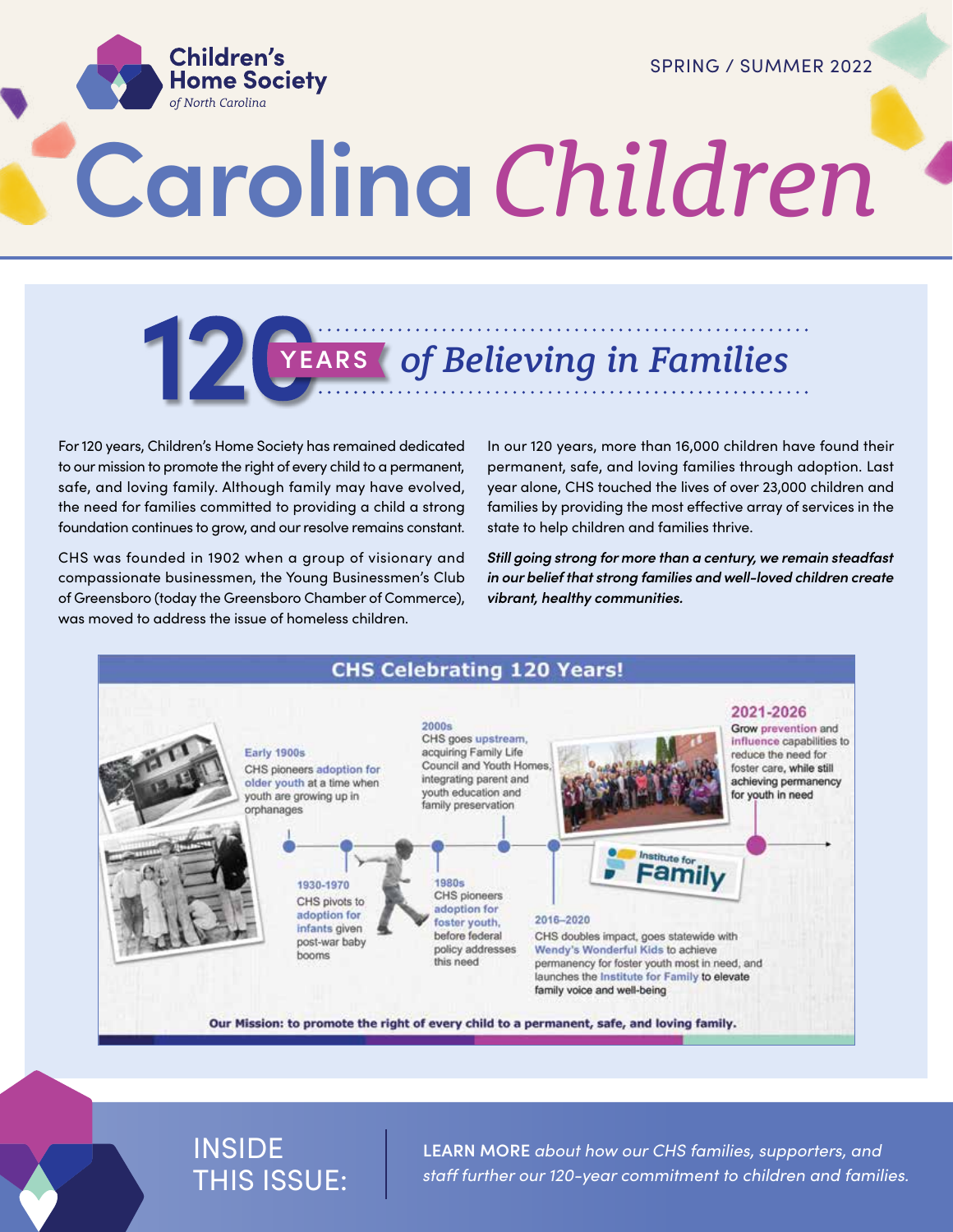

Brian K. Maness President & CEO

BOARD OF TRUSTEES David Shuford - Chair Blair Alligood Tucker Andrews Robert H. Borden\* Gary L. Bowen, Ph.D. Tony Bucci Bridget Chisholm Jane L. Cochrane\* Courtenay Fields Thurman Guy Peyton Hostetler Rabbi Andy Koren Gail M. LeBauer Cathy Levinson Ellen Linton Susan L. McDonald Sallie A. McMillion\* John B. Morris III Mary Patterson Britt Preyer Molly Shaw Mary Sheppard Kay Stern\* Lee Youngblood Tamera Ziglar

\*Life Member

This issue of *Carolina Children* brings with it reasons for great celebration…first and foremost, celebrating 120 years of serving North Carolina children and families. Just think of the number of lives touched throughout the state, and beyond, over our many years of commitment to our mission. While the landscape of our work has changed drastically from helping homeless children on the streets of Greensboro in 1902 to addressing the multifaceted needs of families today, our mission remains the same – to promote the right of every child to a permanent, safe, and loving family.



*Brian Maness*

We are also celebrating 24 years of SaySo listening to and empowering the voices of youth who have experienced out-of-home care. And we ended 2021 feeling very festive and grateful as more than 1,100 donors came together with friends and family to provide 7,500 Hope for the Holidays gifts delivered across the state, bringing joy to children in need.

Throughout the years, none of the celebrations like these would have been possible without the contributions of our staff, our volunteers, our corporate partners, or our generous donors. Thank you for joining us in the celebration of family!

My best,

**Brian Maness** President & CEO

#### Children's Home Society *What a Great Place to Work!*



We are pleased to announce that Children's Home Society has been recognized as a "Best-in-Class" employer by Gallagher, whose Benchmarking Analysis identified CHS as an organization that excels in optimizing employee and organizational well-being. Gallagher is a global consulting firm whose services include Human Resources and Benefits, and their Best-in-Class Benchmarking Analysis profiles attributes of top-performing employers.

It is an honor to be awarded this designation for our commitment to and investment in our people and their well-being. Thanks to each of our staff for making wellbeing an important aspect of their lives, allowing us to best serve our children and families.

CHS is always looking for talented employees to join our family. Visit chsnc.org/careers to learn more about job opportunities available at CHS.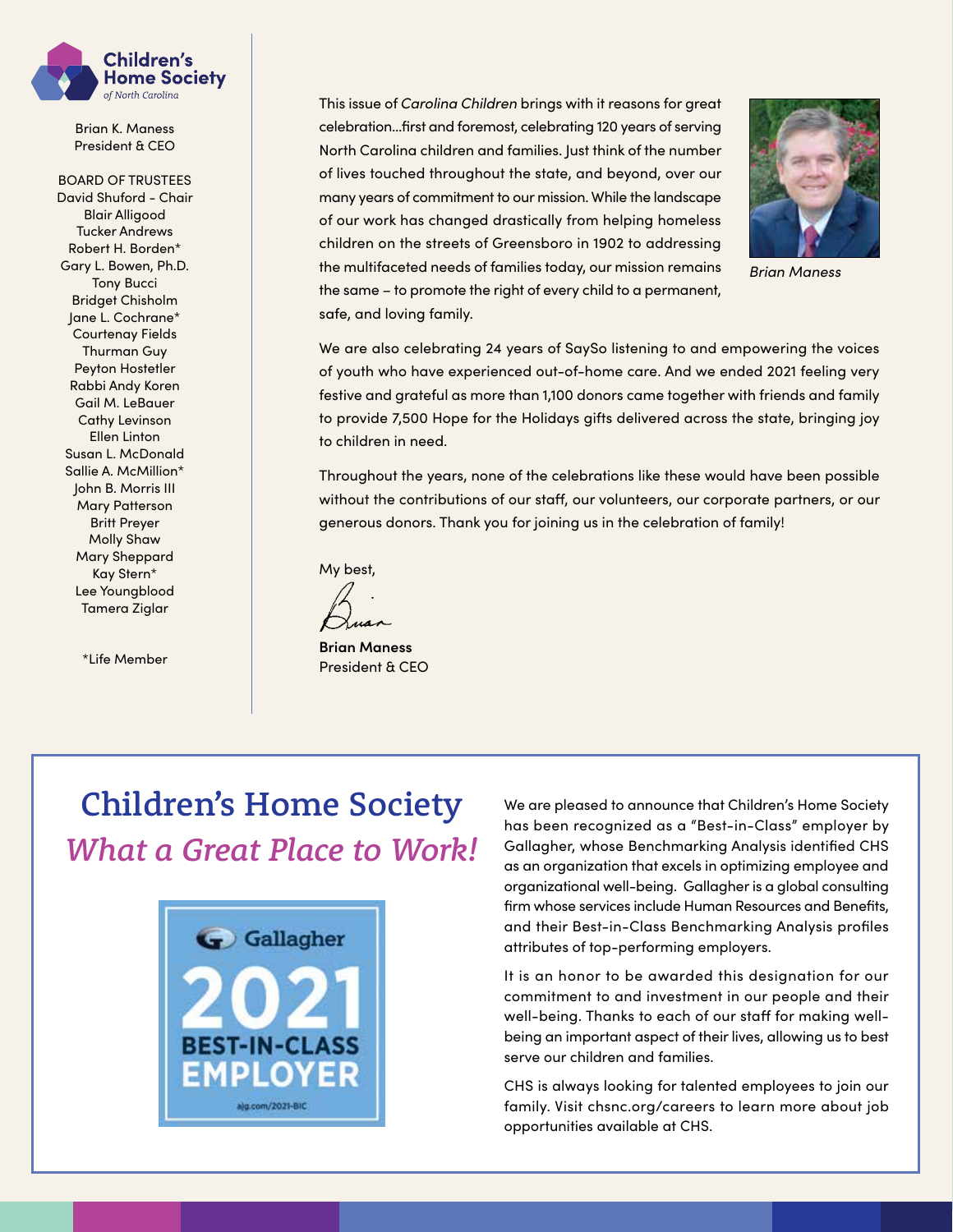## In May, We Give *Special Thanks* To Our Foster Families Who Give All Year Long

Each May during National Foster Care Month, we take time to acknowledge foster parents, family members, volunteers, mentors, policymakers, child welfare professionals, and other members of our community who help children and youth in foster care maintain and strengthen connections. We use this time to renew our commitment to ensuring a bright future for the more than 423,000 children and youth in foster care nationally, with over 12,000 here in North Carolina, and celebrate those who make a meaningful difference in their lives.

Unfortunately, the reality for many of the children in foster care is that there are not enough homes available to adequately fulfill their needs. This lack of families leads to children being placed in situations leading to unnecessary and additional trauma for a child removed from their home.

*"We need you to help us change lives, not only the lives of the children we serve, but of families and communities across the state," said Jeremy Wagoner, CHS Director of Family Engagement. "Now is the time to be purposeful and dedicated to making the state's future a better place for all. Please consider fostering today - you can make a difference."*

> **RSVP TODAY:** give.chsnc.org/aptch

4 Place To Call Home Luncheon

#### Seen, Heard, Known, & Valued

With Guest Speakers: Jessica Crisp & Peter Mutabazi

April 28 | Charlotte **Charlotte Marriott City Center** 

May 5 | Raleigh North Ridge Country Club May 12 | Greensboro Elm & Bain



Featuring their own multi-faceted family stories, Jessica Crisp - CHSNC foster and adoptive parent, and Peter Mutabazi (@@fosterdadflipper) - foster and adoptive parent and author, will join Matt Anderson, Director of CHSNC's Institute for Family, to explore how feeling "seen, heard, known, & valued" is fundamental to child and family well-being, and how storytelling can change families and communities.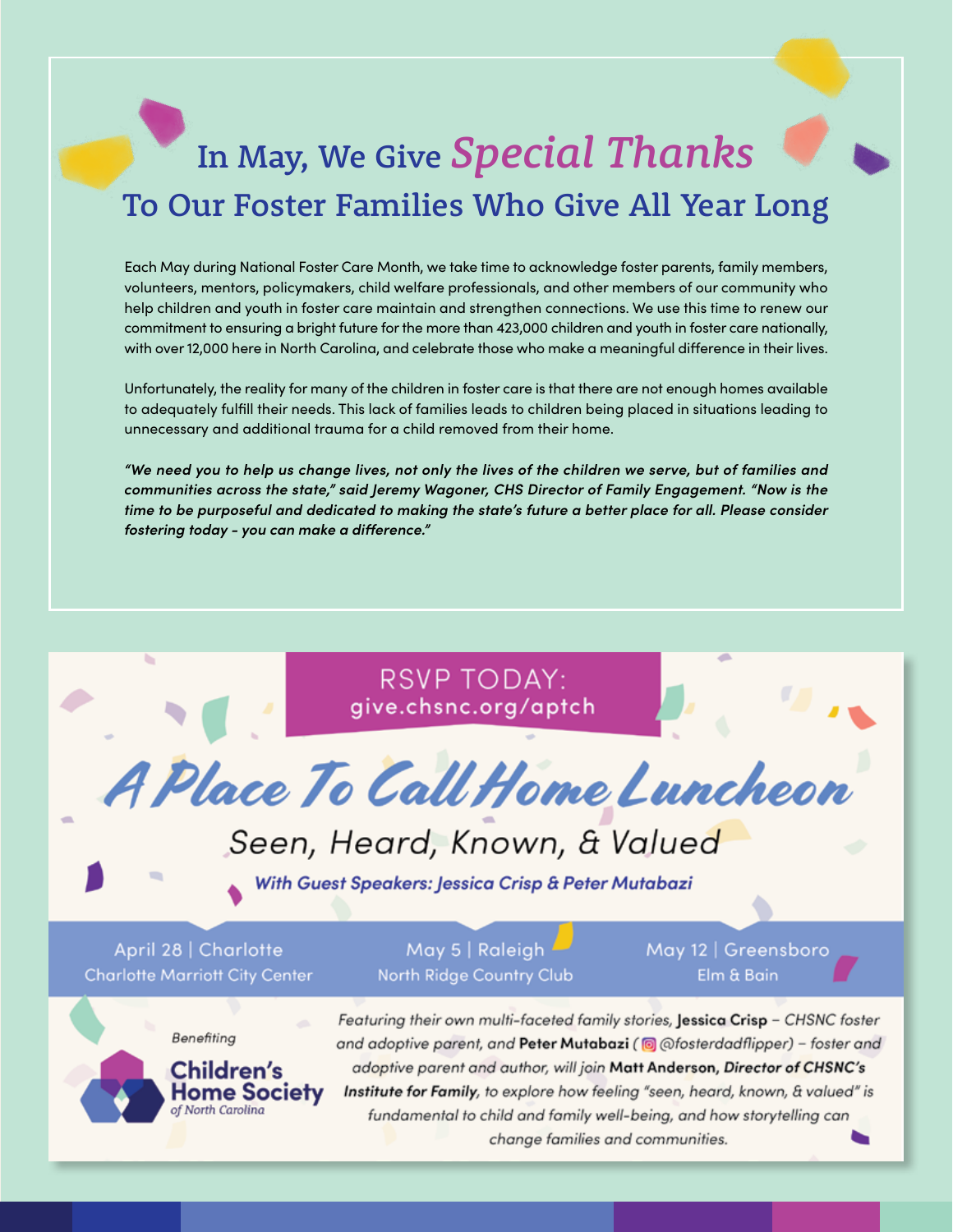#### *Announcing the* CHS Sunshine 5K & Family Festival



#### **SATURDAY, JUNE 11** *Country Park, Greensboro*

**5k Start – 8:00 am**

CHS will host a fun-filled family day at the inaugural **CHS Sunshine 5K & Family Festival,** named to honor the first infant adopted through CHS. We will celebrate the importance of family while sharing more about our mission, the needs of children and families, and ways to get involved.

Geared toward the entire family with music, activities, and games, the event will also provide the opportunity to partner with local businesses to bring the community together.



#### **CHILDREN AWAITING ADOPTION**

*Please visit* **www.chsnc.org**  *for more information about these and many other children who are available for adoption.*



Abby, 13 outgoing, spunky, enjoys trying new things



David, 14 quiet until he gets to know you, then as talkative as they come



Ryker, 12 friendly, nice, and funny



Zahniya, 15 a big foodie, especially sweets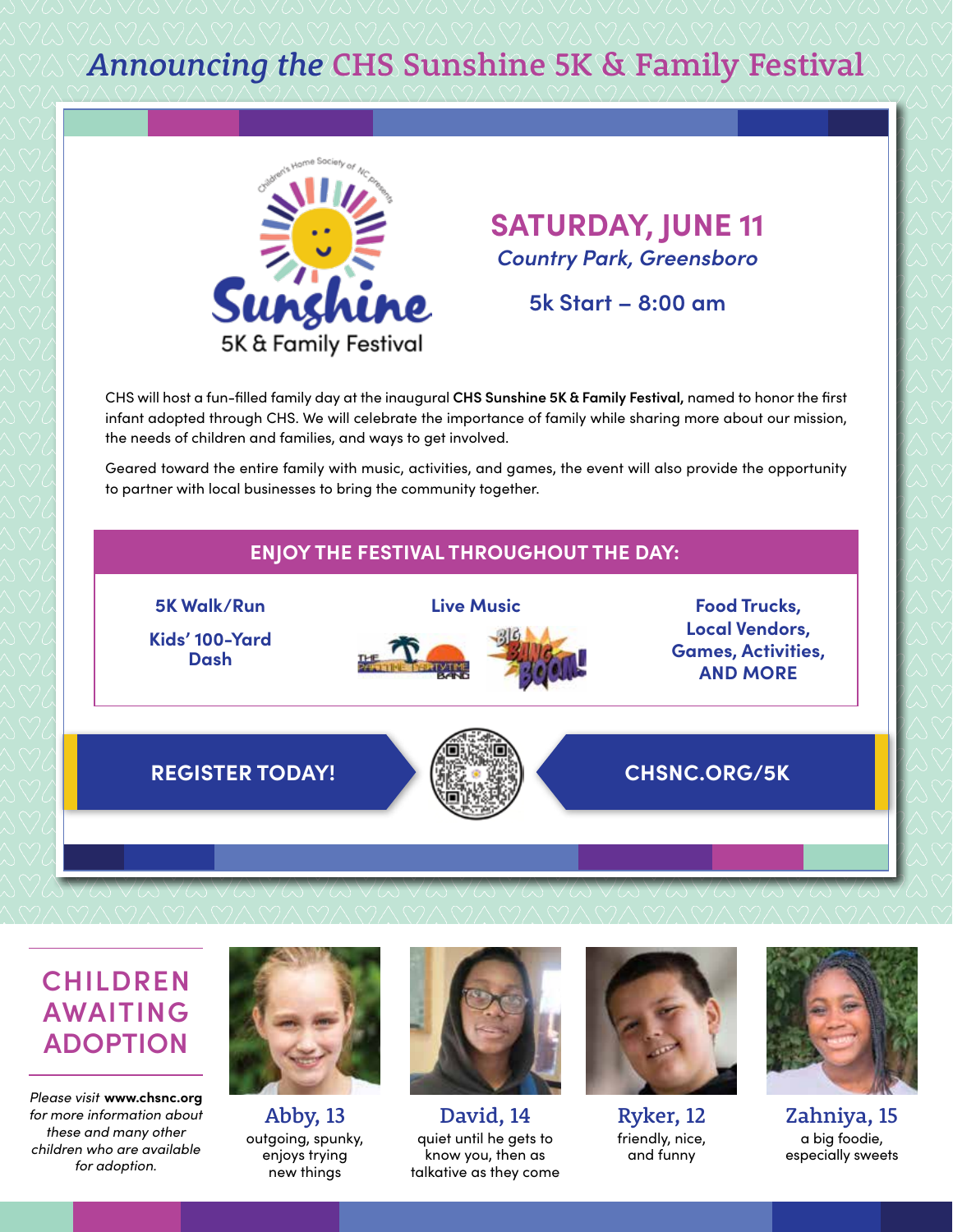### Corporate Partnerships *Ensure Children and Families Thrive*





Every day, Welcome Federal Credit Union partners with its members and its neighbors. And this past December, in the truest holiday spirit, Welcome invited others to join them in partnering for the children and families served by CHS.

Reaching out to their trade association, The Tarheel Chapter of the Carolinas Credit Union League, and to the League's charitable arm, Carolinas Credit Union Foundation, Welcome brought together a strong triumvirate to raise funds to help children and families in need. And bringing their employees into the spirit of the season, they agreed to match employee contributions to CHS. All in, the group made a gift that would fully cover the costs associated with a child's adoption from foster care.

Noting what a special opportunity it is to be able to help change the life of a child and a family, Welcome Federal Credit Union President and CEO Stacey Mills expressed his respect for everyone's deep commitment.

"We always appreciate the opportunity to give back to our community," Mills said. "We anticipated our employees responding well to the donation match, but this is even more than we expected. It's an honor to be a part of supporting the good work of the Children's Home Society."

Corporate partnerships can play a vital role in bettering the communities where their employees, clients, and customers live. It also can benefit their business – 70% of millennials report that they will spend more on a brand associated with charitable causes. Additionally, it can positively engage employees who report "very positive cultures" when volunteer and charitable engagement opportunities are part of a company's identity.



#### **HOW CAN YOUR COMPANY BECOME A PARTNER WITH CHS TO BENEFIT CHILDREN AND FAMILIES?**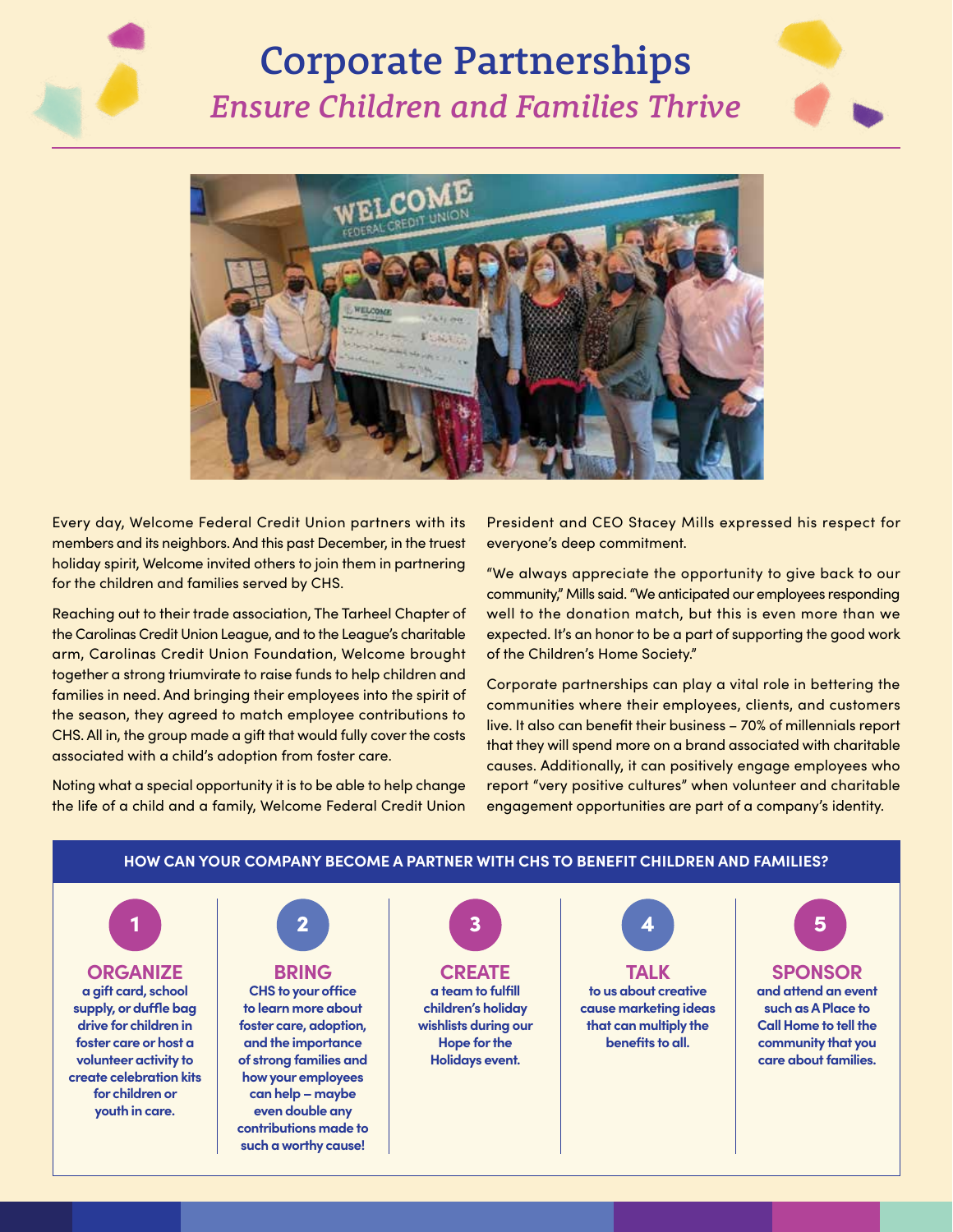#### *News from SaySo*

#### SaySo Saturday Celebrates 24 Years of *Hearing Youth Leadership & Advocacy Voices*

oger

**Tied** 

SaySo Saturday, presented by Blue Cross Blue Shield, was held in Raleigh on March 5, where SaySo members and alumni gathered to "speak out today, while making changes for tomorrow."

This year's membership conference, themed *Tied Together 24/7*, was filled with workshops, informational and motivational speakers, and opportunities to meet new people and share ideas. The theme represents the celebration of

SaySo's 24th birthday and the connectedness SaySo allows 24 hours a day, seven days a week.

SaySo (Strong Able Youth Speaking Out) is a statewide program for youth aged 14 to 24 who are or have been in the out-ofhome care system. Youth-led, SaySo improves the substitute care system by educating the community, speaking out about needed changes, and providing support to youth who are or have been in substitute care.

SaySo began in 1998, and today the organization boasts 29 local chapters across North Carolina and a membership of over 750 young adults in foster care and alumni who remain committed to elevating youth voice. For more information about SaySo, visit www.saysoinc.org.



 $\curvearrowright$  Sa

#### SaySo Partners with Blue Cross NC *to Launch Housing Fund for Youth in Foster Care*



SaySo, in collaboration with Healthy Blue, Blue Cross and Blue Shield of North Carolina's (Blue Cross NC) Medicaid managed care plan, is launching a housing Flex Fund to support youth transitioning out of foster care across the state. The fund will address barriers to obtaining housing by helping youth in need with deposits, short-term or partial rental assistance, and acquiring essential furniture.

"Every year, hundreds of youth age out of North Carolina's foster care system, and too often, fall through the cracks of the system," said Jesse Thomas, VP of Medicaid and Chief Executive Officer of Healthy Blue for Blue Cross NC. "Funding this program is critical to supporting the health and well-being of these young adults and ensuring they have the resources and tools needed to thrive and successfully transition into independent adulthood."

"After reaching the age of 18, 20 percent of youth who are in foster care will become instantly homeless," said Ms. Carmelita Coleman, SaySo Program Director. "With Blue Cross NC providing this funding, we are helping to reduce the rate of young people in North Carolina who may have to experience eviction, homelessness, or go without the essential housing items they need."

Studies have shown that many youth in foster care struggle when transitioning to adulthood. Compared to their peers who aren't in foster care, they often lack the essentials needed to become self-sufficient and care for their whole health. The Flex Fund program aims to address these needs to help support their overall well-being.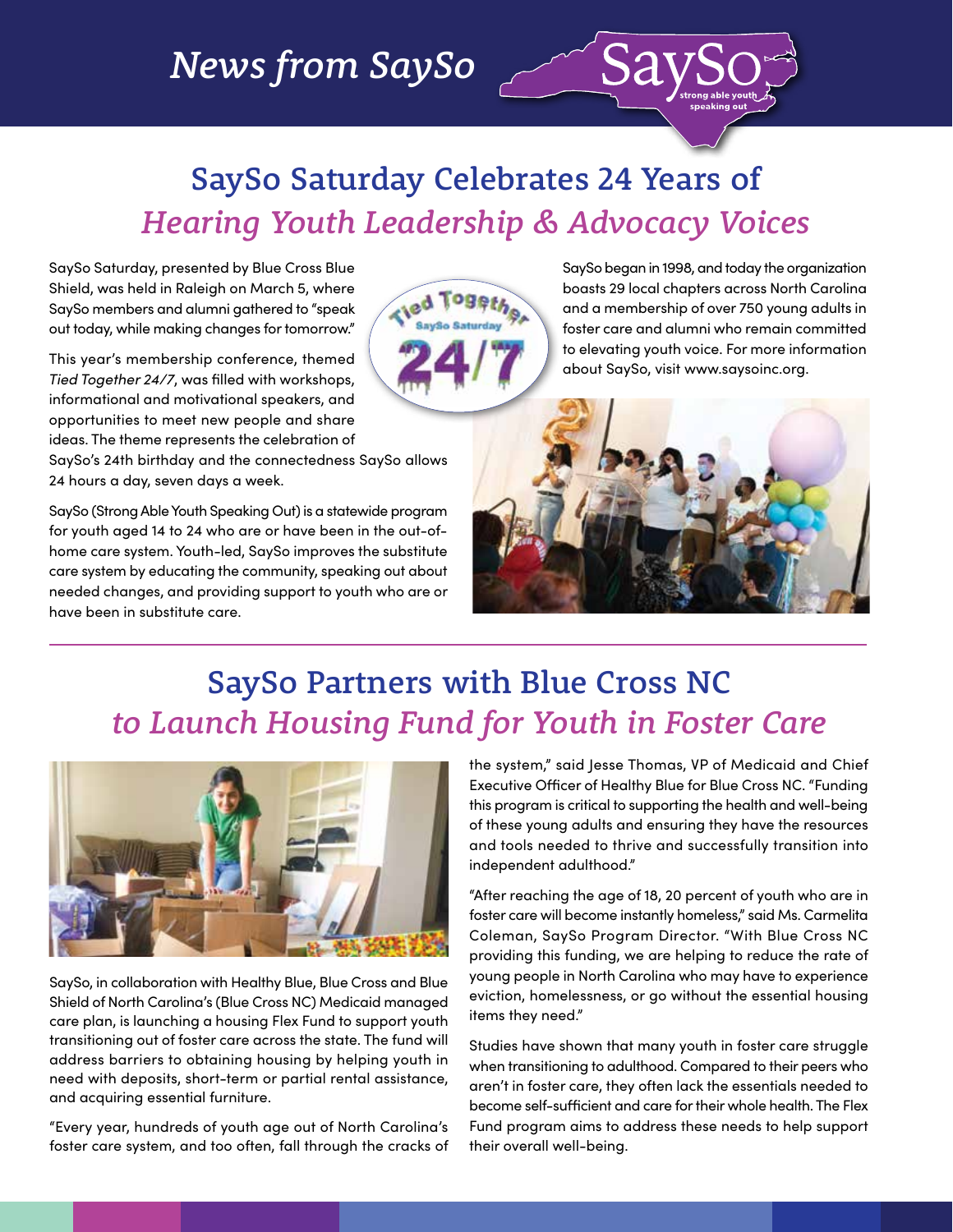

#### THANK YOU to Our Corporate Partners





94.7 QDR Today's Best Country Crabtree Moving Carolinas Credit Union Foundation Deutsche Bank ERA Live Moore Real Estate Friendship Christian Church Glover Construction Invue Security Products Mount Zion Baptist Church of Greensboro POWER of Play Foundation Regional Land Surveyors Inc. Semmax Financial Group, Inc. Tarheel Chapter of the Carolina Credit Union League Truist Bank Truliant Federal Credit Union Welcome Federal Credit Union Workplace Options





*For more corporate philanthropy opportunities, please contact: philanthropy@chsnc.org*